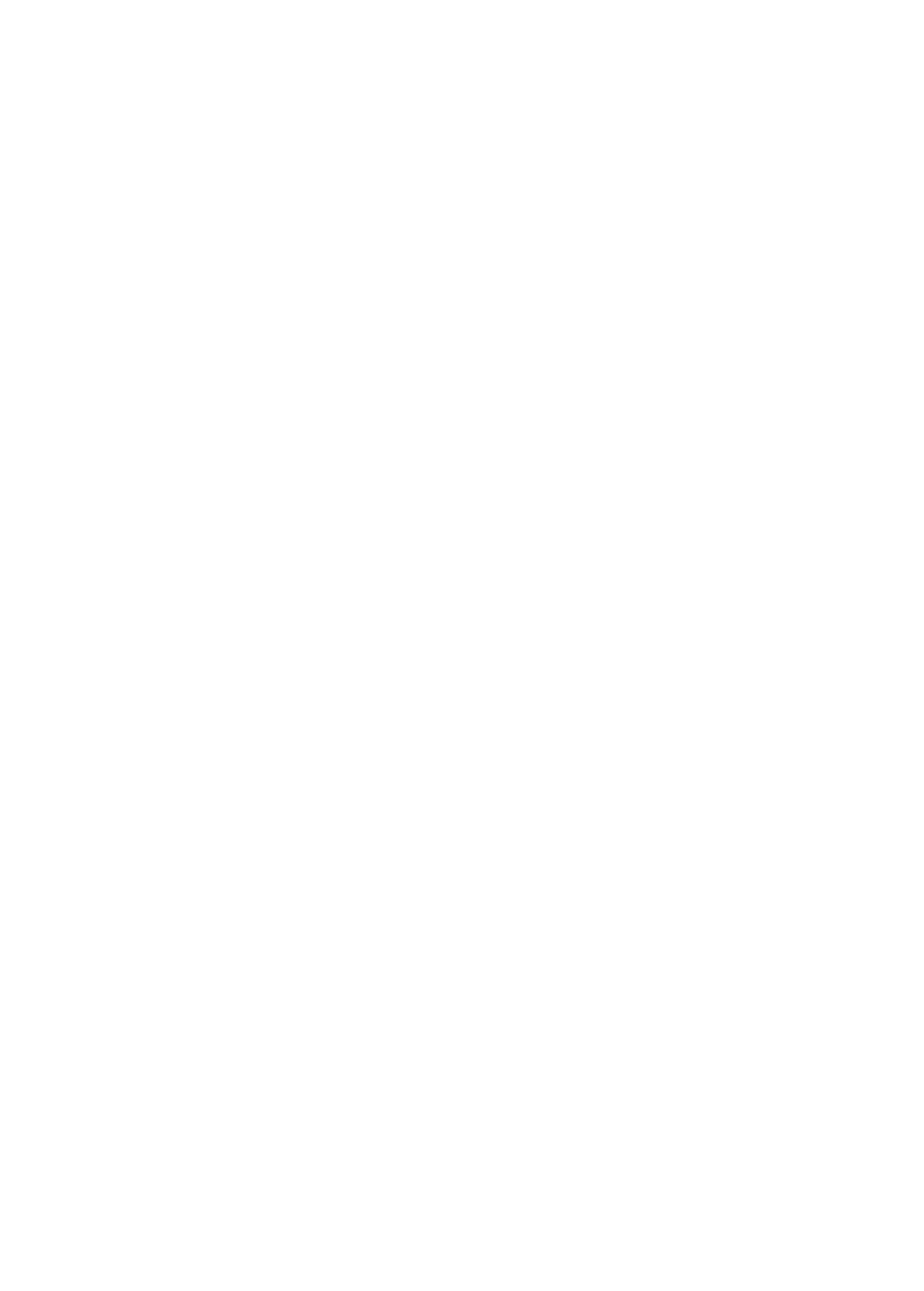# **VALUE CHAIN STUDY ON MANGO IN RAYAGADA DISTRICT OF ODISHA 2017-18**

*Submitted by*

**PRINCIPAL INVESTIGATOR PRECISION FARMING DEVELOPMENT CENTRE, ORISSA UNIVERSITY OF AGRICULTURE AND TECHNOLOGY, BHUBANESWAR - 751003**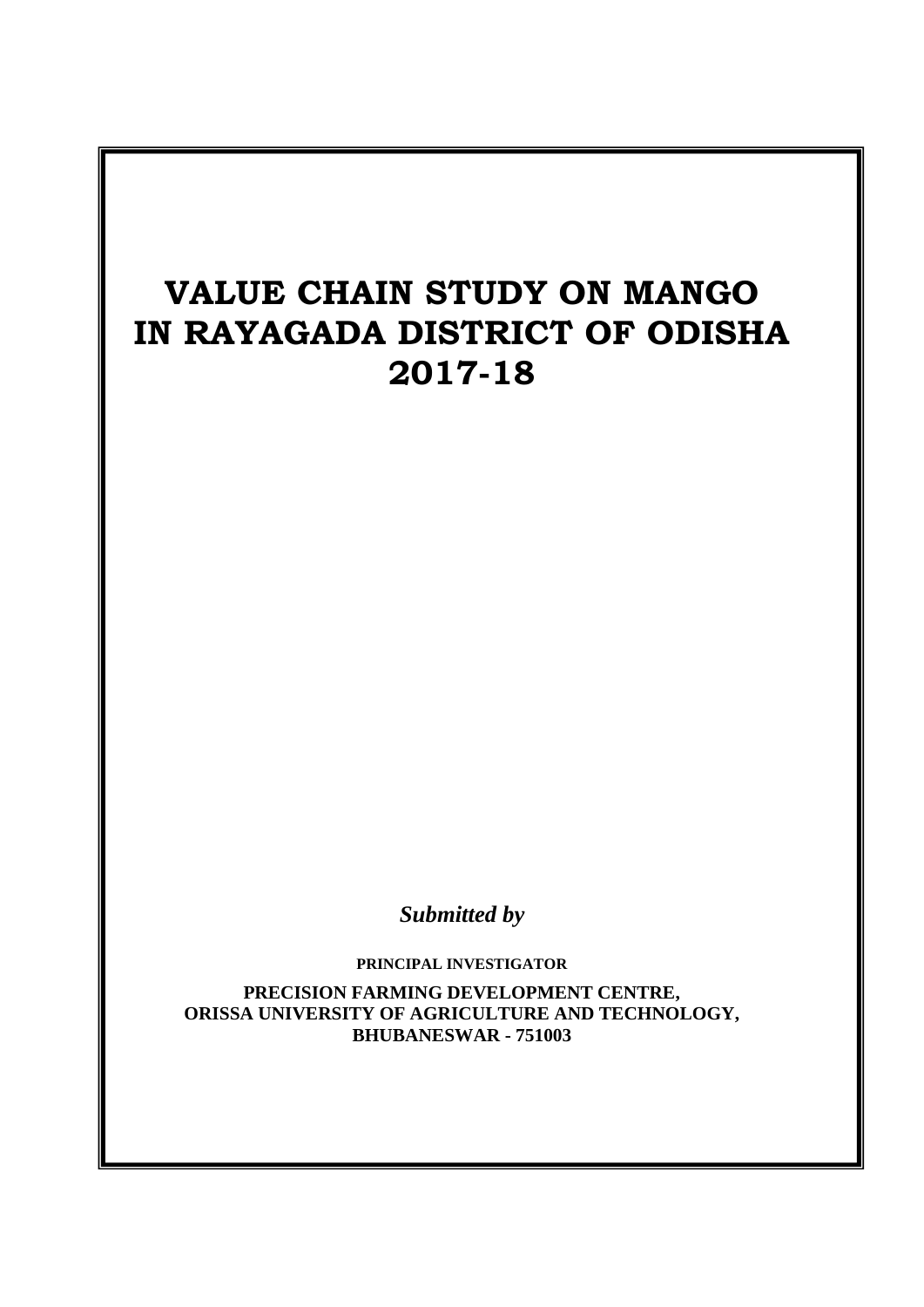#### **Introduction:**

There is target of 4% increase in GDP from agriculture and allied sector. One of the strategies to achieve this growth rate has been a policy to encourage a diversification towards higher value crops and livestock. This segment of agriculture is perishable in nature and therefore needs a very different approach than has been the case in food grains. It must be recognized that development of this high value segment of agriculture will be possible only when it is pursued as a demand led strategy. Closely link to modern logistics, processing and organized retailing, all as a part of one integrated agriculture system in the form of value chain. The dietary transition from food grins to high value commodities such as foods, vegetables and livestock products are already observed and are being followed by rising demands for processed and semi-processed food products. The role of government policy is to create an enabling environment for private entrepreneurs to enter this agriculture system, coordinate the sourcing of their supplies from the farmers and deliver them to consumer in processed and fresh form. This requires high degree of coordination all along the value chain and only then the risks are minimized and benefits accrue to farmers, which encourages them to produce more. In this context we were asked to study mango value chain, recognizing the high value of the output of fruit and their contribution to farm income.

#### **Study of Mango value chain in Rayagada district**:

The Mango (*Mangifera indica*) is an important fruit crop of Odisha as it occupies 60% of fruit cultivation area of the state. But the productivity of mango is 5.68 t/ha, as compared to national productivity of 8.65 t/ha. The low productivity can be attributed to local varieties and improper of package of practices viz. fertilizer and water management. The following case study provides an overview of investigation, the key findings and possible avenues for future market development.

#### **Study Area:**

The Mango value chain study was undertaken in Rayagada district of Odisha. This district is 390 km away from state capital Bhubaneswar. It is located at latitude 19<sup>°</sup> 09' N and longitude 83º 27 E. Rayagada district is bounded by Gajapati district to the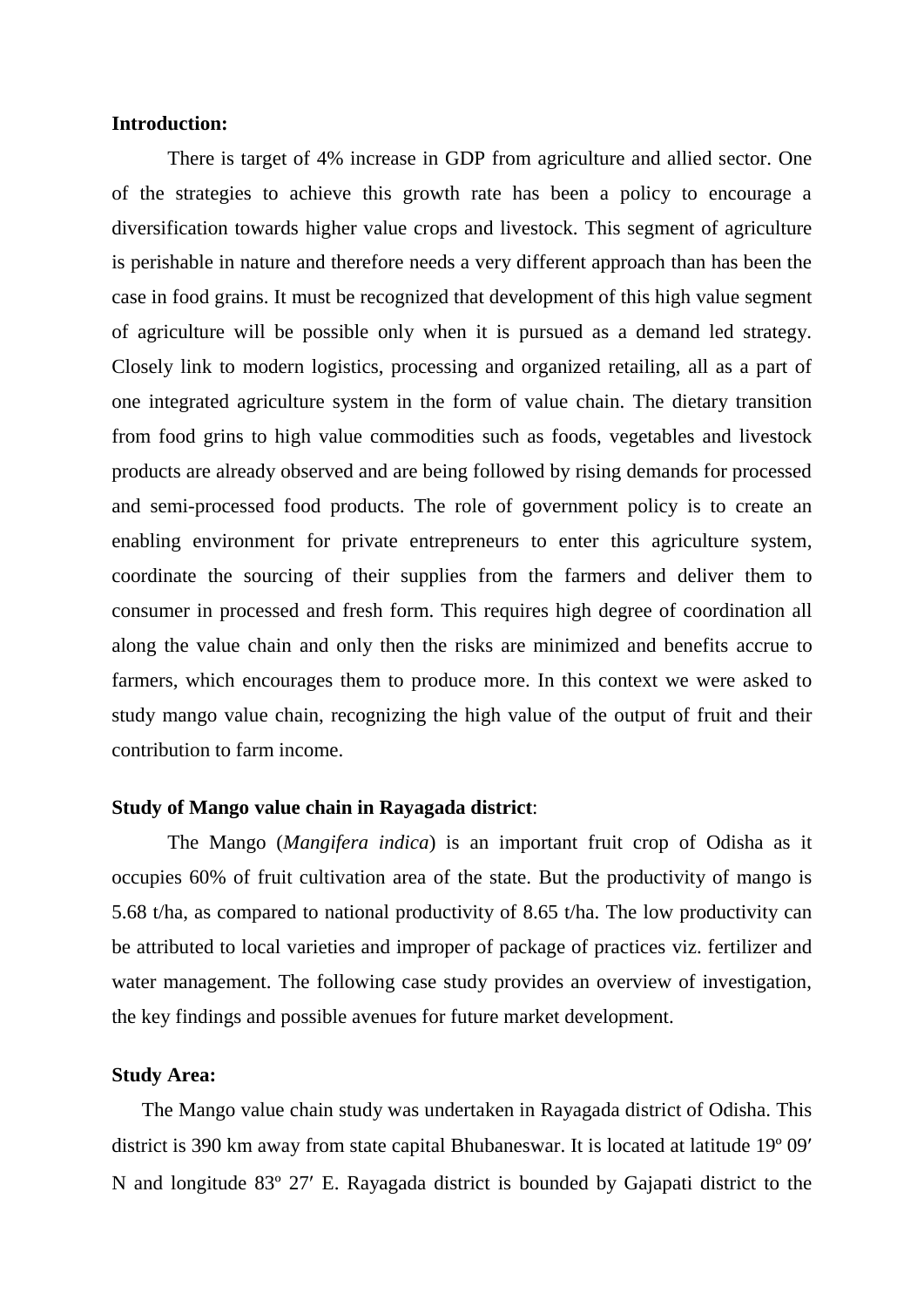East, Kalahandi and Kandhamal districts to the North and Koraput district to the West. The geographical area of the district is 7073 sq. km out of which 40% is about forest area. The elevation of the district ranges from 91m to 229 m AMSL.

The district comes under North Eastern ghat zone of Odisha. The climate is hot and moist sub humid. The district experiences the highest summer temperature up to 40º C. The normal annual rainfall is 1285.9mm. The different soil groups such as brown forest, lateritic, alluvial, red and black soils are prevalent in the district.

Out of the total cultivated area 67% land refers to highland, 22% medium land and 11% comes under low land. Irrigated area is about 25% of the cultivated area. Major crops grown in the district are rice, ragi, green gram, groundnut, vegetables and fruits. Mango is an important fruit crop having 11,528 ha.cultivated area, which is about 67% of total cultivated area under fruit crop in the said district.



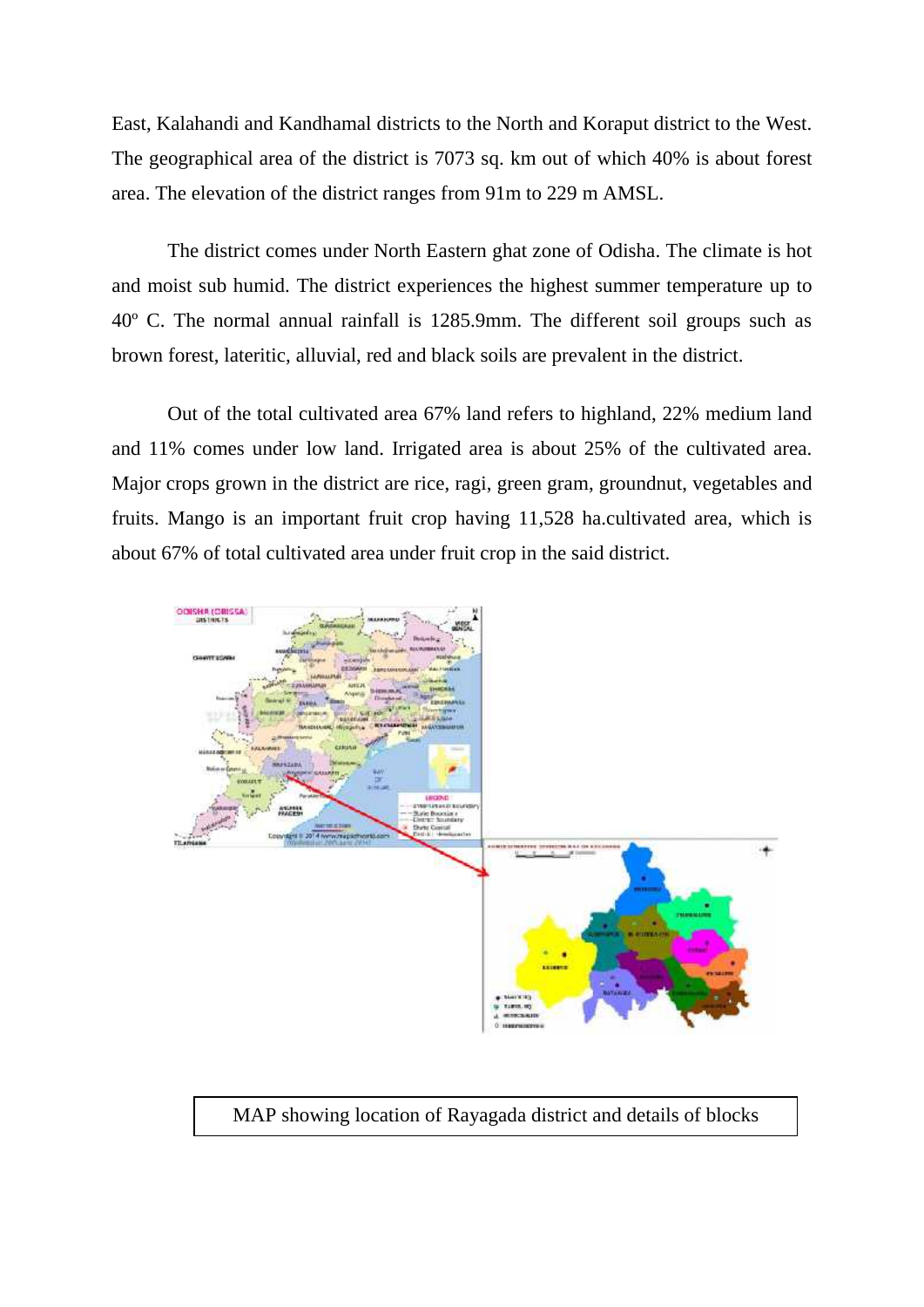#### **Objective:**

- i. To observe the players of mango value chain in Rayagada district of Odisha.
- ii. To assess the availability of inputs for mango production.
- iii. To study the varieties of mango available in Rayagada district and their productivity.
- iv. To understand the market for Rayagada mango.
- v. To quantity the post harvest value addition status and opportunities in mango.
- vi. To identify the constraints and opportunities in mango value chain of the district.
- vii.To find out possible initiatives that can help mango value.

#### **Approach and methodology :**

The baseline information relating to mango plantations were collected from Directorate of Horticulture, Govt. of Odisha. The technical inputs with respect to mango value chain were collected from Agribusiness management department of OUAT and ICAR-CHES, Bhubaneswar. The available secondary data were collected from Odisha Agricultural Statistics 2015-16 and office of the DDH, Rayagada.

For this purpose a field tour was conducted to Rayagada district of Odisha during 20-22 February 2018. The team visited the farmers field of eleven sites covering Kashipur, Bisamacuttack, Muniguda and Rayagada blocks of the district. The overall eleven farmers were interviewed mainly one to one basis but some in groups of two or more. The abstract of the survey conducted is given in Annexure-I. The team also visited the mango hot water treatment unit located at Bhakuraguda farm. The team also visited the marketing yard of Rayagada district and collected information. They also discussed with officials of Deputy Director of Horticulture, Rayagada on all aspects of mango value chain in the district.

#### **Input supply and production :**

The district of Rayagada having six private nurseries with production capacity of 3 lakh quality planting material of mango grafts. They are namely (i) Bondey Purusotam Nursery, Bankambo, Rayagada, (ii) Jayaguru Nursery, Baliguda;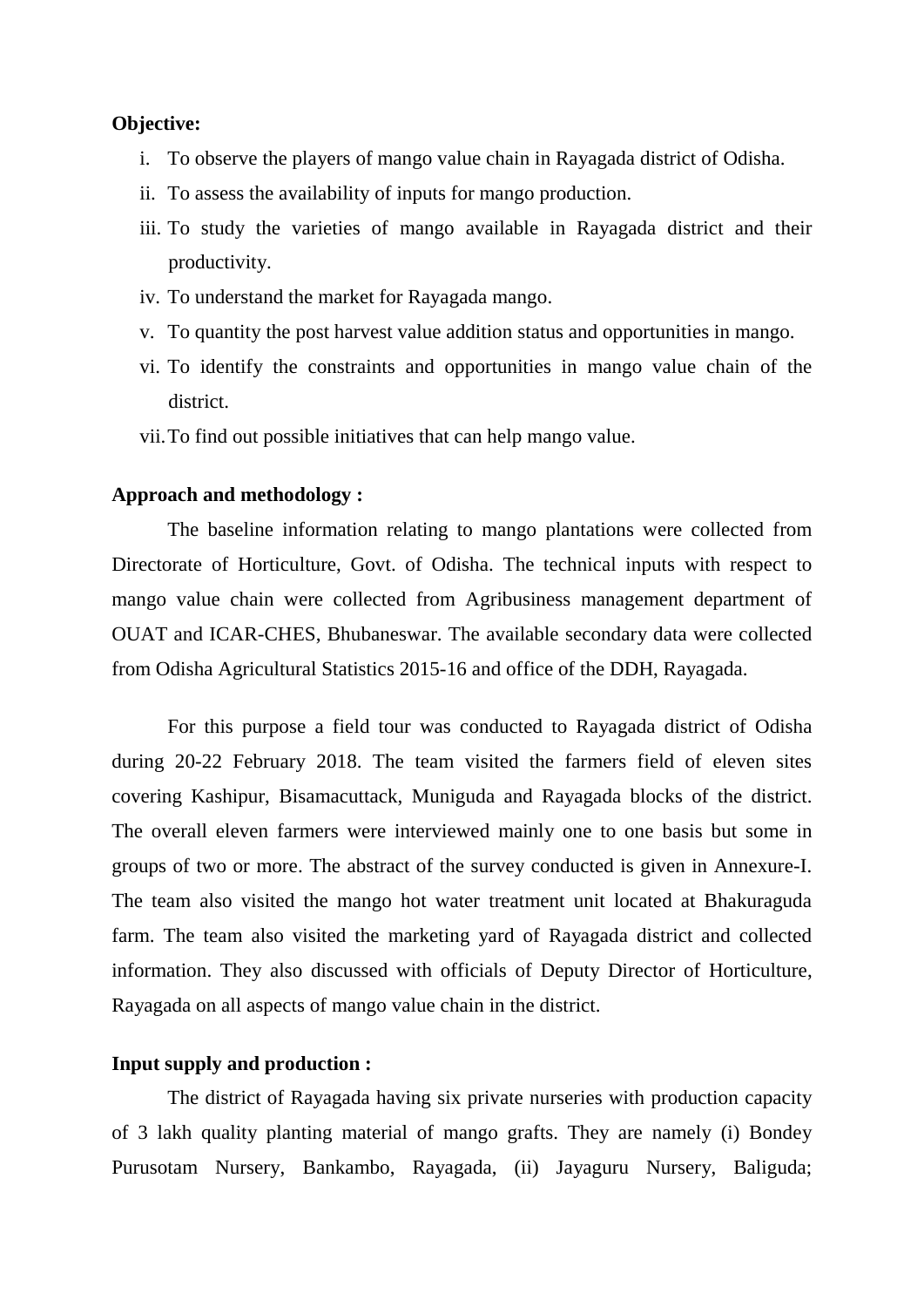Rayagada, (iii) Harapriya Nursery, Silagaon, Rayagada, (iv) Maa Majhigouri Nursery, Chandragiri, Rayagada, (v) Gupteswar Nursery, Renga, Rayagada, (vi) Laxmi Progeny Orchard, Fakira, Rayagada. Besides these Govt. Horticulture Nurseries at Bissamcuttack, Gunupur, Chingudijhar and Rayagada produced 1,20,000 grafts annually. Hence, there is sufficient availability of QPM for plantation in Rayagada district.

As regard to availability of major fertilizers, it is confirmed that these are available. The plant protection chemical required during mango cultivation are also available in different block headquarter of the district. The production of different mango varieties in different clusters of the district is given in Annexure-II.

It is observed that out of 11528 ha of mango plantation area of the district, the Kashipur block has 5000 ha of mango plantation. The different varieties of mango plants are Amrapalli, Dasheri, Banganpalli, Langra, Totapuri. Out of these varieties about 85% is of Amrapalli and rest 15% comprised of other varieties. The productivity of mango varies from 5.4 to 6.3 t/ha.

#### **Constraints:**

- The majority of planting materials are of Amrapalli variety which is mainly used for table purpose and not suitable for processing.
- The water soluble fertilizers are not readily available.
- The recommended dose of fertilizers are normally not applied to plants on annual basis.
- Also plant protection measures are not taken properly**.**
- The mangoes of Rayagada district ripen later as compared to other districts.
- The mangoes are affected by white flies and anthracnose, which reduces the shelf life of fruit.

#### **Marketing :**

During field visit and interaction with mango growers it was concluded that the mango growers of Rayagada district mostly sell their products i.e. ripe mangoes to the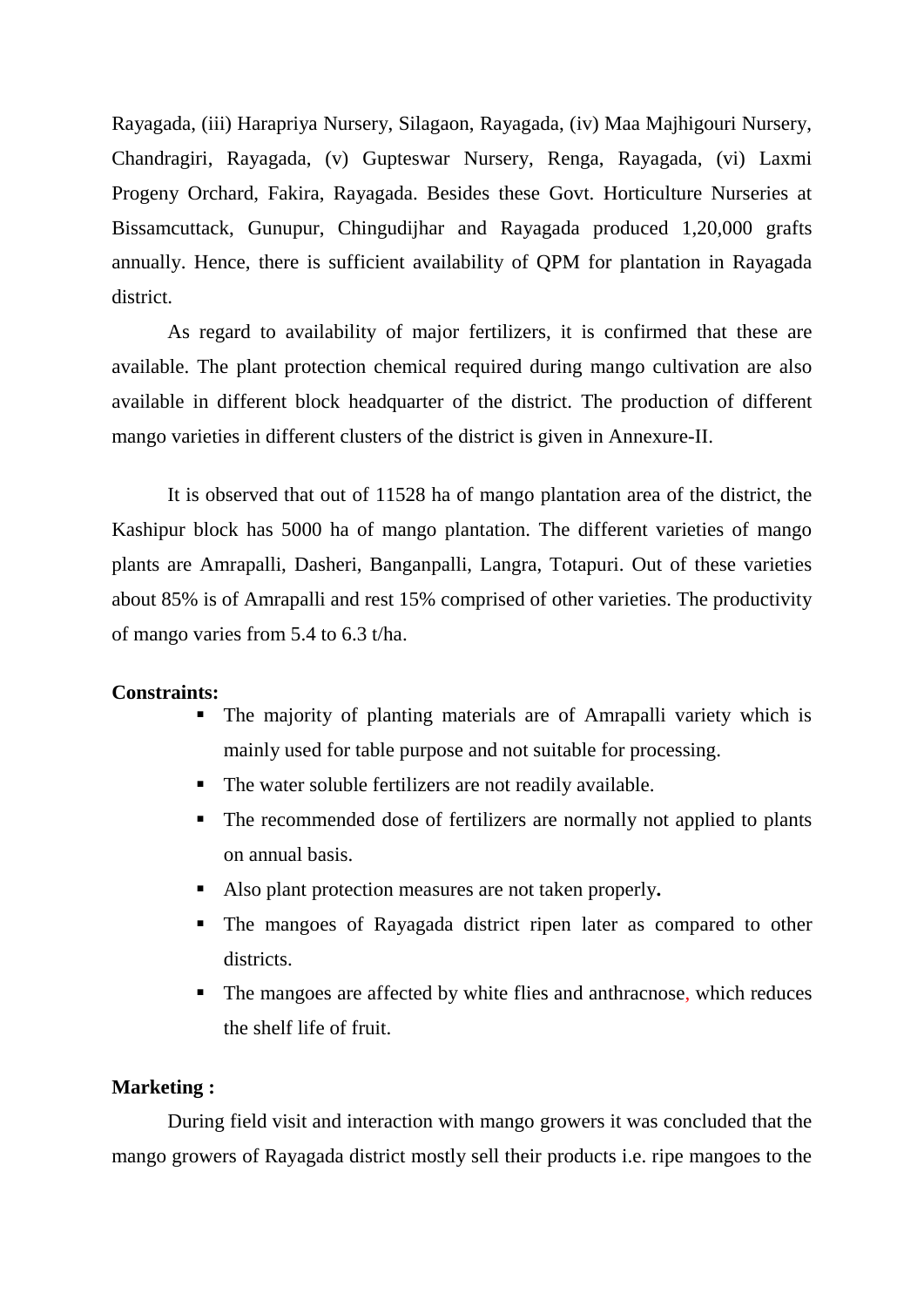traders and retailers at the farm gate itself at the rate of Rs.15-20/kg except farmers of Kasipur block. The farmers of Kasipur block are organised through HARPAL (Horticulture and Agriculture Related Panchayats Association for Livelihood) for marketing their products at Raipur, Bilaspur , Bhubaneswar and Delhi after proper packaging in 5 kg cartoons.

- $\triangleright$  The Odisha livelihood mission (OLM) during FY 2017-18 has procured and marketed 3000 T of mangoes at Delhi and Raipur.
- An FPO organization called HARPAL is active in Kashipur block of Rayagada. The HARPAL is also facilitating marketing of mango at Raipur, Bilaspur, Delhi and Bhubaneswar.
- Last year Integrated Tribal Development Agency (ITDA) also facilitated for opening of a temporary markets for mango in ITDA premises.
- $\triangleright$  The average price on wholesale market in Rayagada was approximately Rs.15/per kg whereas the final retail price at Rayagada could reach as high as Rs.20/ per kg.
- $\triangleright$  There is no reliable data on the no. of retailers available.
- $\triangleright$  However, a number of interview sources have identified that there is significant growth in market size of mango and consumer demand is also increasing.

#### **Constraints:**

- There is no permanent market yard for mango in the district.
- The farmers are not aware of market price of mango on daily basis and hence selling as per offer price of middleman or traders.
- Except Kasipur block, the farmers of other blocks are not organized for packaging and marketing of mango.

#### **Processing :**

There is no opportunity for processing of mango in Rayagada district. First of all majority varieties mango viz. Amrapalli, Dusheri are not suitable for processing. The varieties of mango suitable for processing viz. Totapuri, Kesar, Alphanso etc. are not available in plenty. As regard to post harvest operation, only hot water treatment facility exists at Bhakurguda farm which was installed by IARI, New Delhi. The hot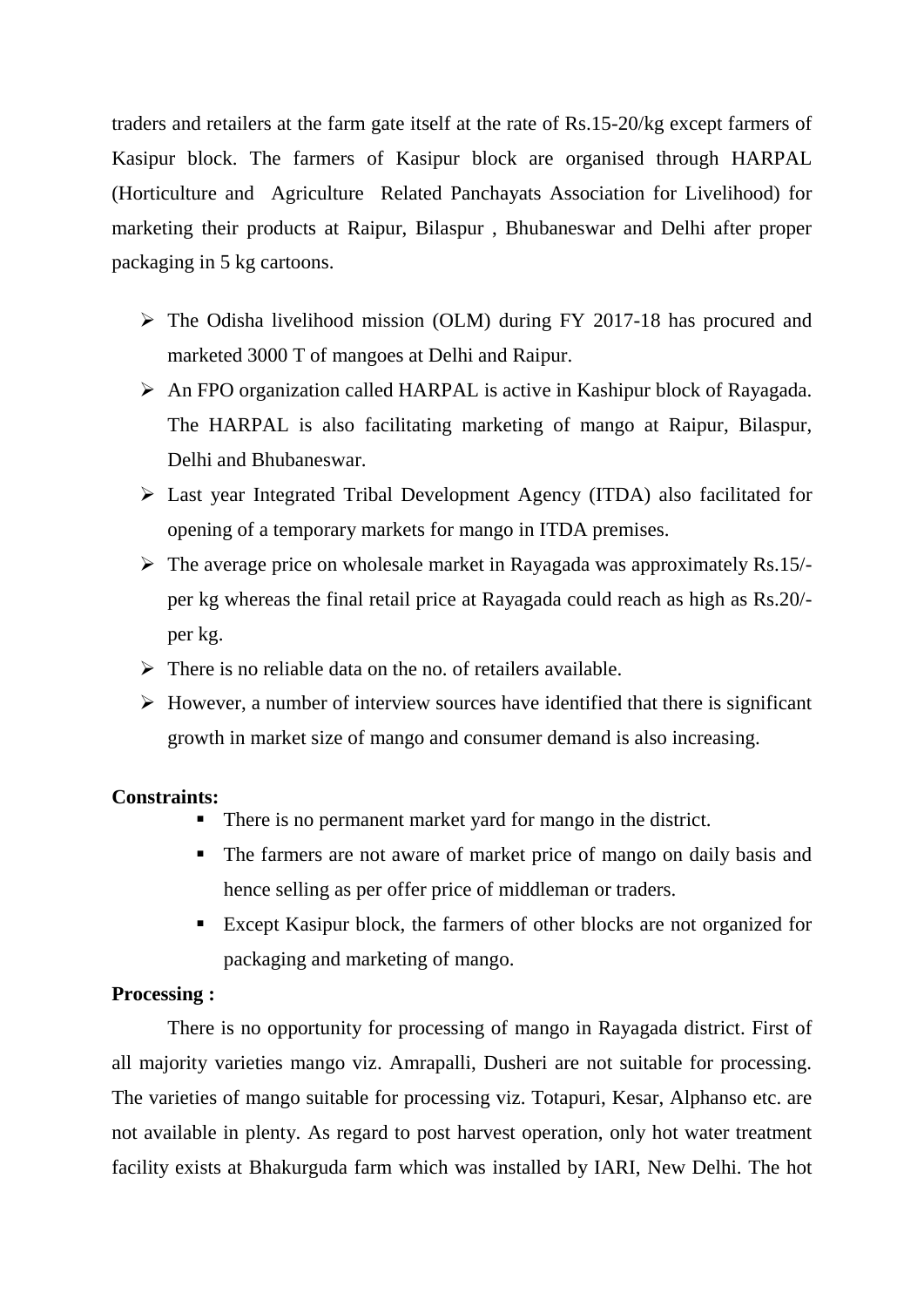water treatment of mangoes of Rayagada is essential to prevent deteriorating effect of whitefly  $\&$  anthracnose and to extend shelf life of mango. But due to lack of proper linkage, this facility has not been utilized by the mango growers till date. Hence, a workable modus operandi should be finalized for efficient utilization of this facility so that farmers can be benefitted.

#### **Constraints :**

- The processing facility for mango pulp does not exist in the district.
- The majority of mango varieties produced are not suitable for processing.
- The hot water treatment facility installed in Govt. farm at Bhakurguda is not utilized properly by farmers at present.

#### **Conclusion :**

- i. The mango plantation area growing at a faster rate in Rayagada district of Odisha at a rate of 3000 ha per annum due to favourable climate, soil and Govt. sponsored schemes.
- ii. Two Govt.schemes viz. MIDH and MGNREGS are running in the district and mango orchards are being established at faster rate.
- iii. The quality planting materials of mango grafts are available in the district due to presence of six nos. of private nurseries and three nos. Govt. nurseries, but major variety is Amrapalli.
- iv. The mango plantations are mostly under organic based, as very little or no chemical fertilizers are being used.
- v. The majority of mango varieties produced is marketable as ripe mango and there is no scope for processing due to variety incompability.
- vi. The majority of mango growers do not apply fertilizers as per recommended dose rather grow on organically.
- vii. Due to late ripening of mango in Rayagada districts, fruits are subjected to white fly and anthracnose.
- viii.For which hot water treatment plant has been established at Bhakurguda within Govt. Horticulture Farm.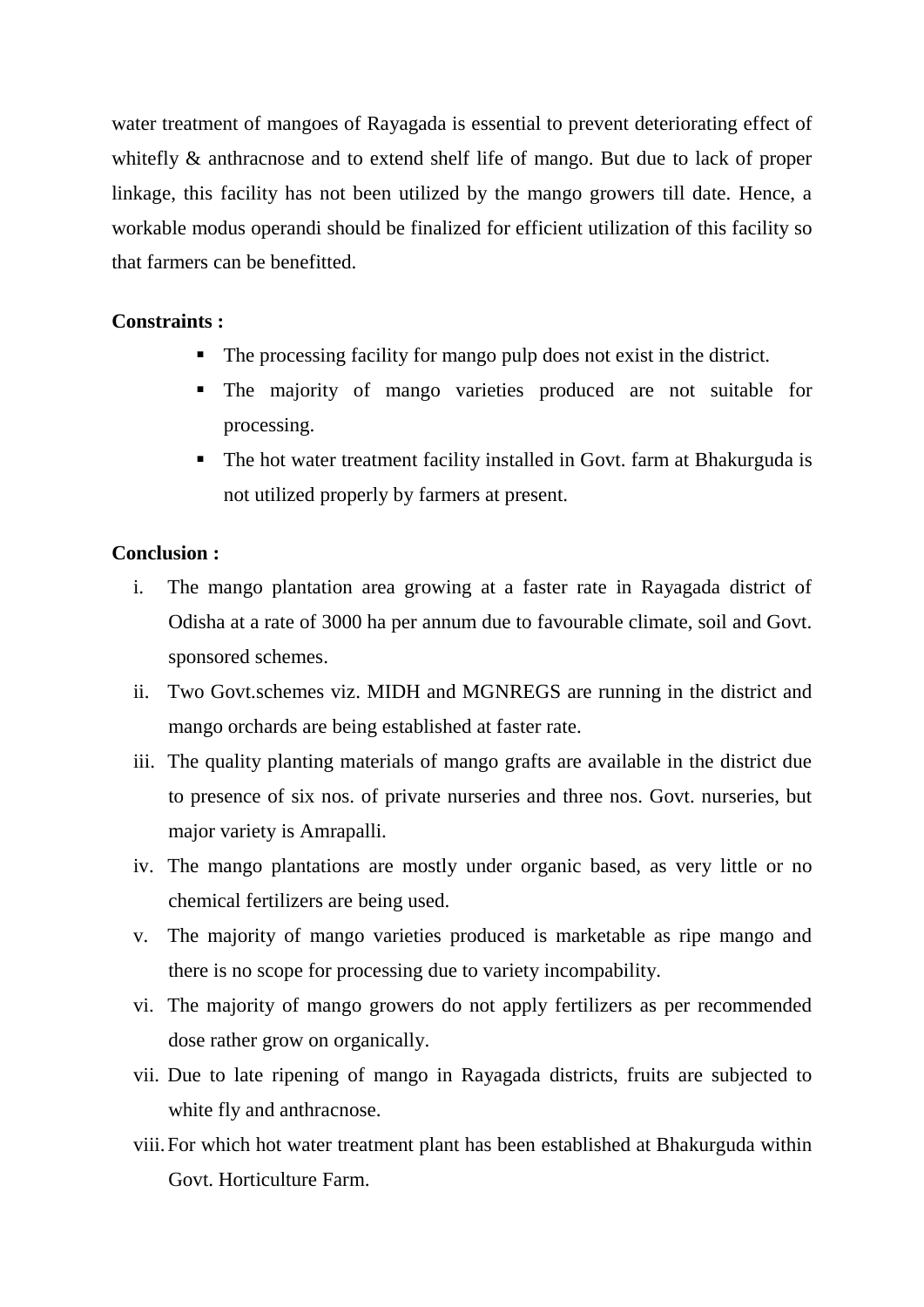- ix. The hot water treatment plant needs to be operated on PPP mode for maximum utilization of plant.
- x. There is need of variety diversification for the purpose of processing industry.
- xi. The internal market for mango in the state as well as in the country is set to grow in the coming years due to awareness of people regarding nutrition value of mango and the purchasing power of people has also increased.
- xii. Rural intermediaries in the mango value chain play a key role in facilitating the flow of produce to the markets.
- xiii.The soil and climate of the district Rayagada is suitable for mango production. But, the farmers are using of minimal level of production technologies.
- xiv. The use of chemical fertilizers and pesticides is less than 3% by user farmers.

#### **Short term Recommendation :**

- A review workshop should be conducted where key informants and concerned persons in the area will be interacted with each other for better realization of output.
- Organization of co-operatives to focus on mangoes as well as other fresh produce.
- Implement activities to specifically target those with small pieces of land and who are either not producing mangoes at all or are unable to expand the acreage under mango.
- These may be included for upgrading their skill in complementary activities linked to mango production efforts viz. nursery management, graft production, canopy management, spraying, pruning, irrigation mgt etc
- Extension service in form of training programmes should be conducted for mango growers twice in a year.
- New commercial varieties of mango grafts should be encouraged for plantation.
- The block wise strategic crop plan should be made for Rayagada district for ease of marketing and processing of produce in future.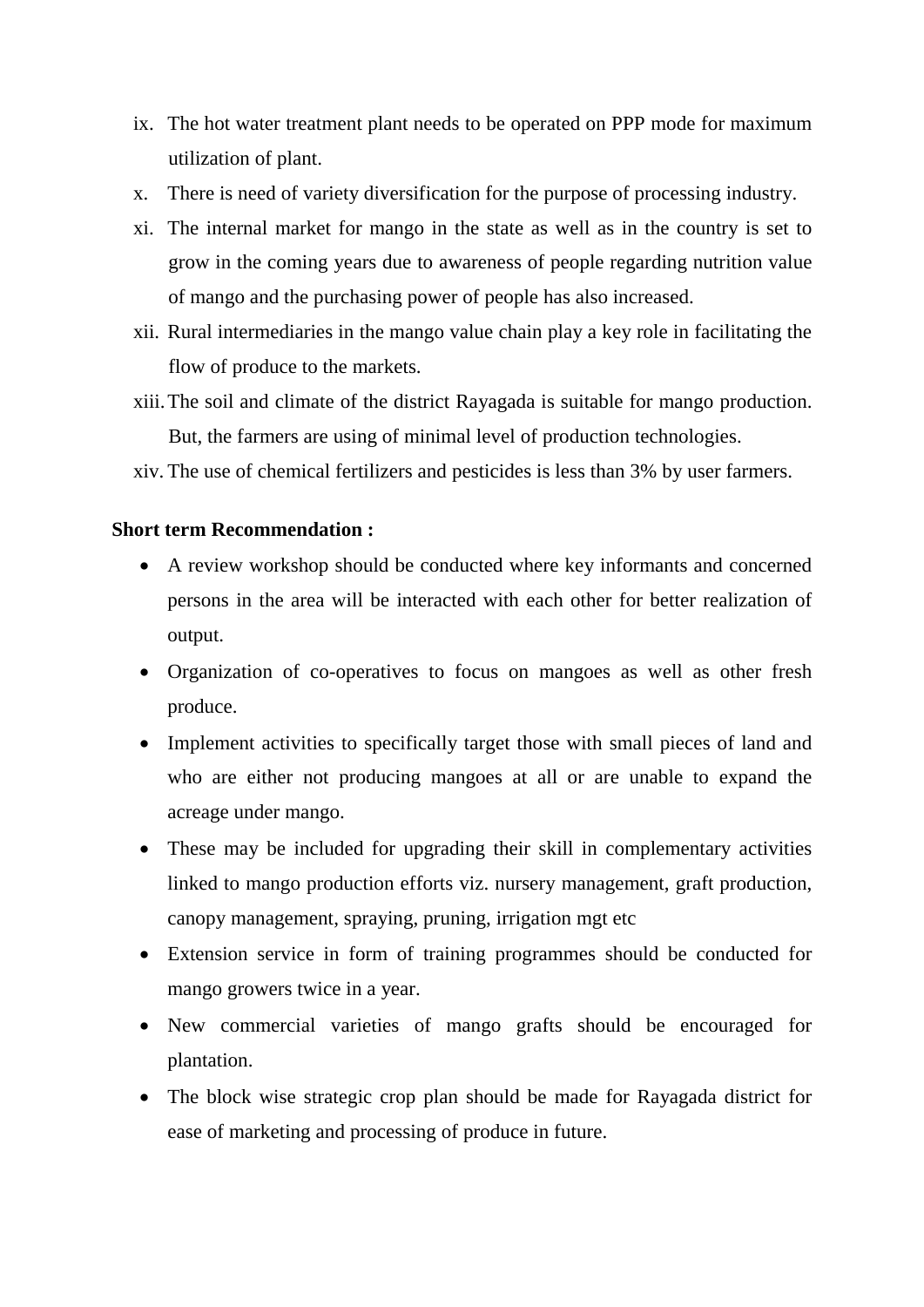### **Long term Recommendations :**

- There is need of diversification of mango varieties suitable for processing in future.
- Hence there is need of supply of quality planting materials of desired varieties from outside district.
- A permanent marketing yard should be constructed for horticultural produce including mango.
- A web based interface should be created for proper dissemination of information including price for marketing.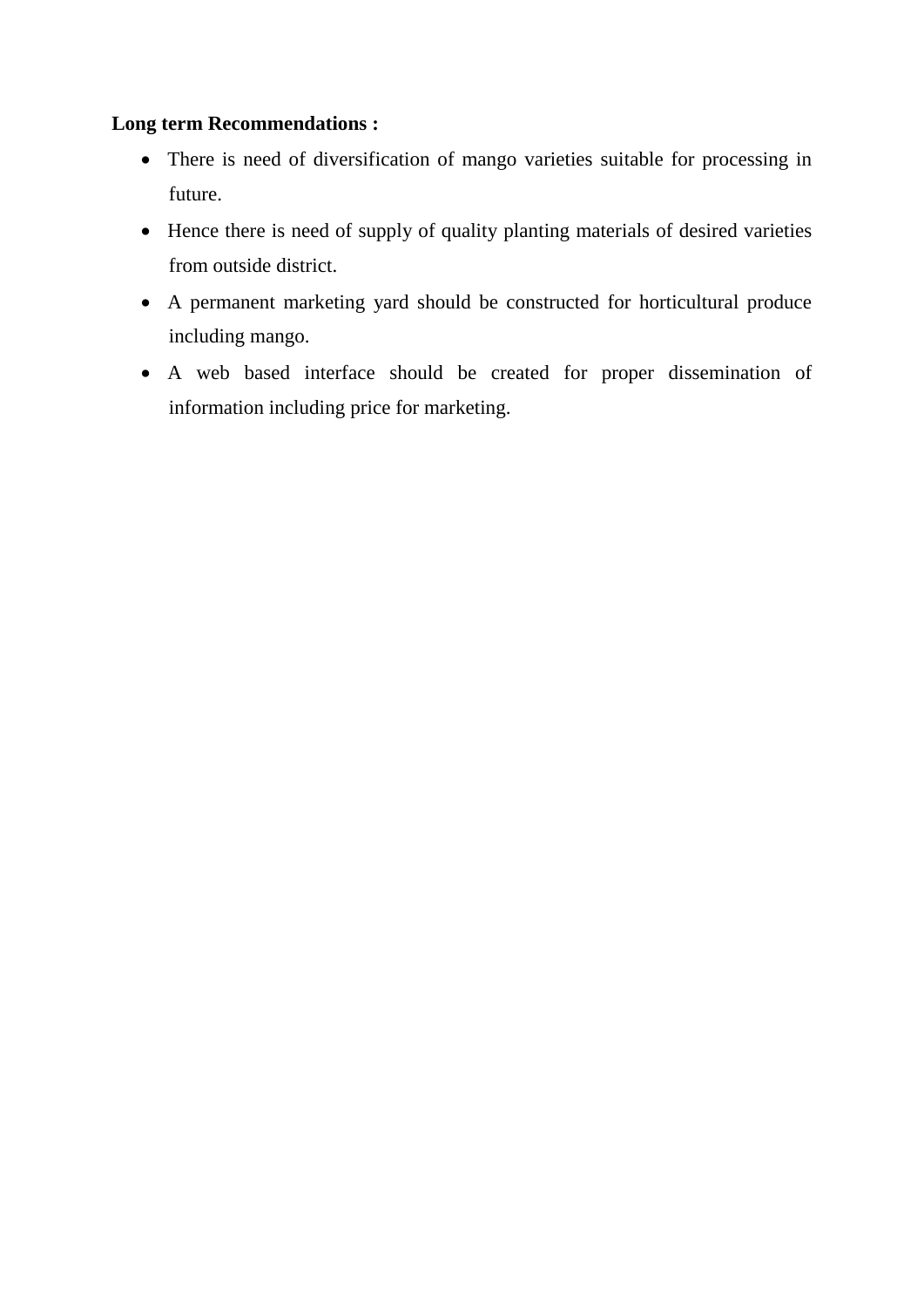## **List of orchards visited by the team for value chain study on mango**

| Sl <sub>No</sub> | <b>Name</b>      | <b>Address</b>                    | <b>Crop</b>                                      | Source of water and power    | <b>Remark</b>                     |
|------------------|------------------|-----------------------------------|--------------------------------------------------|------------------------------|-----------------------------------|
| 1.               | Hrutasan Jodia   | Kumbarvila                        | Start: 2014-15                                   | Tubewell, flow irrigation    | Hot water treatment               |
|                  |                  | <b>Block-</b> Kashipur            | Area: 5 acre                                     | Electricity                  | Problem- mite attack              |
|                  |                  | 9438324280                        | i) Amrapalli-300, ii) Mallika-100                |                              | Marketing through Harpal group    |
|                  |                  |                                   | iii)Dasheri-200, iv)Totapuri-50                  |                              |                                   |
| 2.               | Krushna Chandra  | Kashipur                          | Area: 60 acre                                    | Borewell, drip irrigation,   | Hot water treatment               |
|                  | Mohapatra        | 9437066630                        | i) Amrapalli-90%, ii) Rest 10% - Dasheri,        | Electricity                  | Marketing through Harpal group    |
|                  |                  |                                   | Banganpalli, Suvaranarekha, Chauras              |                              | Yield-5000-6000 qntl/year         |
| 3.               | Sarada Nayak     | Chandragiri                       | Start: 2005-06                                   | River lift, flow irrigation, | 45000 mango grafts sold this year |
|                  |                  | <b>Block-Kashipur</b>             | Area: 10 acre                                    | Electricity                  | Problem-Mango marketing           |
|                  |                  | 9437777201                        | Amrapalli, Dasheri, Banganpalli, Langra,         |                              | through Harpal group              |
|                  |                  |                                   | Mallika                                          |                              |                                   |
| 4.               | Baikuntha Jhodia | Siriguda                          | Start: 2005-06                                   | Canal, flow irrigation,      | Problem-Rotting                   |
|                  |                  | <b>Block-</b> Kashipur            | Area : 2 acre                                    | Electricity                  | marketing through Harpal group    |
|                  |                  | 8763831975                        | Amrapalli, Banganpalli, Mallika                  |                              | Yield-40 qntl./year               |
| 5.               | Surya Narayan    | Hukumtala                         | Start: 2006-07                                   | Farm pond, flow irrigation,  | Marketing at Farmgate             |
|                  | Behera           | Block-Bissamcuttack Area : 2 acre |                                                  | Electricity                  | Yield-30-40 qntl./year            |
|                  |                  |                                   | Amrapalli and Dasheri                            |                              |                                   |
| 6.               | S. Swain         | Hukumtala                         | Area: 5 acrea                                    | Borewell, flow irrigation,   | Marketing at Farmgate             |
|                  |                  |                                   | Block-Bissamcuttack   Amrapalli, Dasheri, Ratna  | Electricity                  | Yield-100 qntl./year              |
| 7.               | Chinari Kusalia  | Hukumtala                         | Start: $2016$                                    | Open well, flow irrigation,  | Problem-Dieback                   |
|                  |                  |                                   | Block-Bissamcuttack   Amrapalli, Dasheri, Neelum | electricity.                 |                                   |
| 8.               | Purandar Mallik  | Block-Muniguda                    | Area : 1 acre                                    | Tubewell, flow irrigation,   | Yield: 20 q/acre                  |
|                  |                  |                                   | Mango                                            | electricity                  |                                   |
| 9.               | Gouranga Rout    | Sitarampur                        | Start: 2005-06                                   | Riverlift, flow irrigation,  | Problem-leafspot                  |
|                  |                  | Block-Muniguda                    | Area: 8.75 acre                                  | electricity                  | Marketing at Farmgate             |
|                  |                  |                                   | Amrapalli, Dasheri, Bombay green                 |                              | Yield-50 qntl./year               |
| 10.              | Chiti Jakesara   | Sitarampur                        | Start: 2005-06                                   | Riverlift, flow irrigation,  | Problem-fruit test sour           |
|                  |                  | Block-Muniguda                    | Alphonso                                         | electricity                  |                                   |
| 11.              | Hansaraj Raghav  | Haripur                           | Start: 2006-07                                   | Tubewell, flow irrigation,   | Marketing at Farmgate             |
|                  |                  | Block-Rayagada                    | Amrapalli, Dasheri, Kesar, Banganpalli,          | electricity                  | Yield - 500 qntl./year            |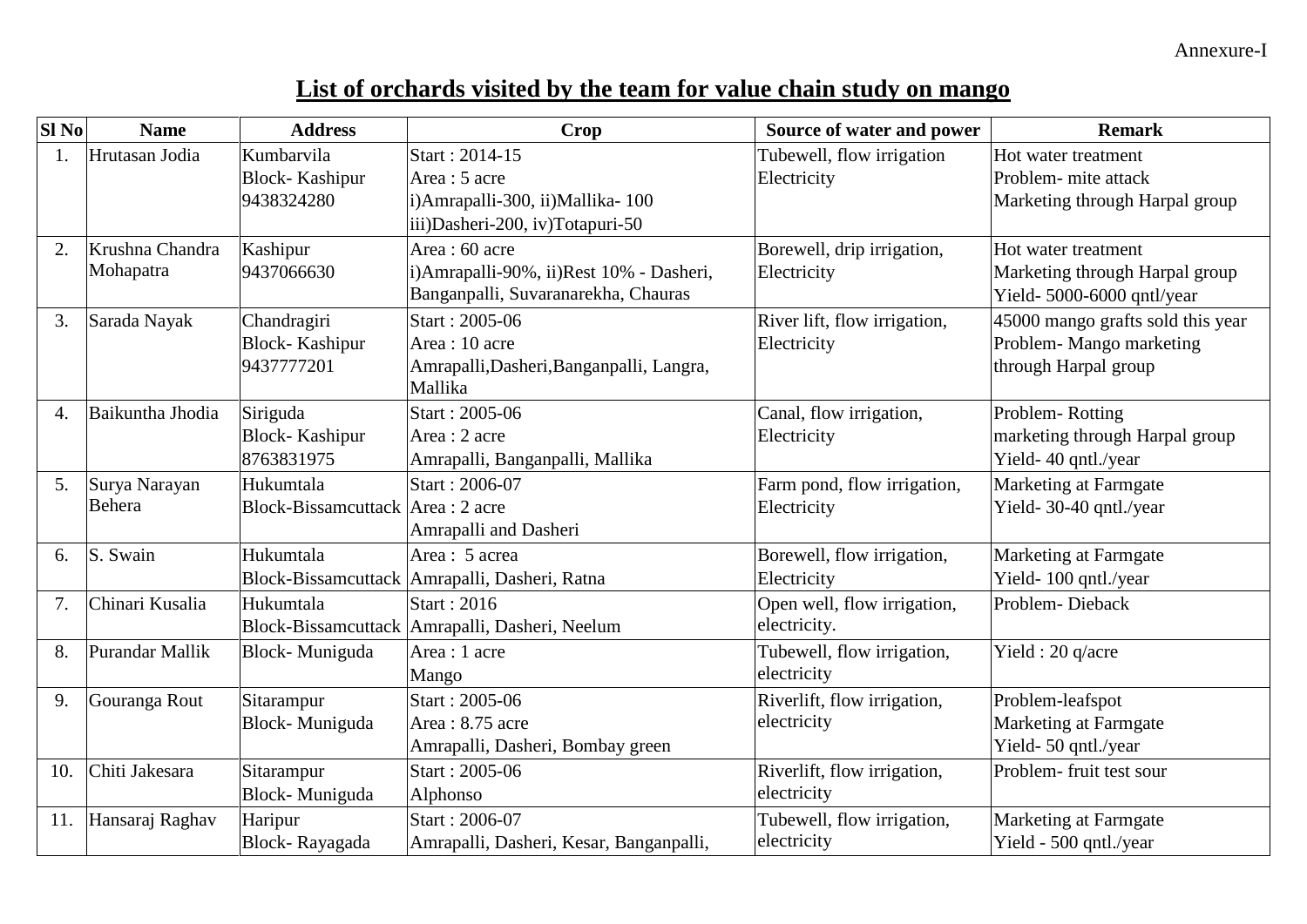## **Blockwise and clusterwise information on Mango Value Chain of Rayagada District of Odisha**

|     | Sl. Name of block Area under |            | No. of cluster                    | <b>Varieties</b>                 | Area under                   | Productivity | <b>PHM</b> infrastructures  | <b>Remarks</b>          |
|-----|------------------------------|------------|-----------------------------------|----------------------------------|------------------------------|--------------|-----------------------------|-------------------------|
| No. |                              | mango      | and name                          |                                  | drip irrigation variety wise |              | available (Processing unit, |                         |
|     |                              | plantation |                                   |                                  |                              |              | pack house, cold storage    |                         |
|     |                              |            |                                   |                                  |                              |              | etc)                        |                         |
|     | 1. Bisam Cuttack             | 870        | Bisamcuttack-4 nos.               | Banganpalli, Amrapalli, Dasheri, |                              | 5.8          | Pack House                  |                         |
|     |                              |            | Kurli-5nos.                       | Mallika, Langra, Bombay Green    |                              |              |                             |                         |
|     |                              |            | Chatikona-4nos.                   |                                  |                              |              |                             |                         |
|     |                              |            | Paikadakuluguda-4 nos.            |                                  |                              |              |                             |                         |
|     |                              |            | Dukum-3nos.                       |                                  |                              |              |                             |                         |
|     |                              |            | Sahada-3 nos.                     |                                  |                              |              |                             |                         |
|     |                              |            | Thuapadi-3 nos.                   |                                  |                              |              |                             |                         |
|     |                              |            | Kankubadi- 3nos.                  |                                  |                              |              |                             |                         |
|     |                              |            | Durgi-2nos.                       |                                  |                              |              |                             |                         |
|     |                              |            | Bhatapur-3 nos.                   |                                  |                              |              |                             |                         |
| 2.  | Chandrapur                   | 230        | Dangasorada-2nos.                 | Banganpalli, Amrapalli, Dasheri, |                              | 5.4          |                             |                         |
|     |                              |            | Hanumantapur-2nos.                | Mallika, Langra, Bombay Green    |                              |              |                             |                         |
|     |                              |            | Turiguda-1no.                     |                                  |                              |              |                             |                         |
|     |                              |            | Budubali-1no.                     |                                  |                              |              |                             |                         |
|     | 3. Guduri                    | 280        | M. K. Rai-2nos.                   | Banganpalli, Amrapalli, Dasheri, |                              | 5.5          | Pack House                  |                         |
|     |                              |            | Madhuban-2 nos.                   | Mallika, Langra, Bombay Green    |                              |              |                             |                         |
|     |                              |            | Sanahuma-3 nos.                   |                                  |                              |              |                             |                         |
|     |                              |            | Kodama-2nos.                      |                                  |                              |              |                             |                         |
|     |                              | 340        | Siriguda-3 nos<br>Chalkamba-2nos. |                                  |                              | 5.9          | Pack House                  |                         |
|     | 4. Gunupur                   |            | Titimiri-4 nos.                   | Banganpalli, Amrapalli, Dasheri, |                              |              |                             |                         |
|     |                              |            |                                   | Mallika, Langra, Bombay Green    |                              |              |                             |                         |
|     |                              |            | Gothalpadar-3nos.<br>Tolana-4nos. |                                  |                              |              |                             |                         |
|     |                              |            | Jaltar-2nos.                      |                                  |                              |              |                             |                         |
|     |                              |            | Jagannathpur-3nos.                |                                  |                              |              |                             |                         |
|     |                              |            | Morama-3nos.                      |                                  |                              |              |                             |                         |
|     |                              |            | Putusing-2nos                     |                                  |                              |              |                             |                         |
|     | 5. K. Singhpur               | 900        | Sunakhandi, Seriguma,             | Banganpalli, Amrapalli, Dasheri, |                              | 5.9          | Pack House                  |                         |
|     |                              |            | Sikarpai, Pujariguda,             | Mallika, Langra, Bombay Green,   |                              |              |                             |                         |
|     |                              |            | Budaguda, Singari,                | Chekurusalam,<br>Totapuri,       |                              |              |                             |                         |
|     |                              |            | Poloma                            | Himsagar, Local                  |                              |              |                             |                         |
|     | 6. Kashipur                  | 5000       | Kasipur, Gorakhpur,               | Banganpalli, Amrapalli, Dasheri, | 131.4 ha                     | 6.3          | Cold Storage, Evaporative   | Hot<br>water treatment  |
|     |                              |            | Adajhor, Sunger, Taljhari,        | Mallika, Langra, Bombay Green,   |                              |              | cool chamber, Pack House    | plant by IIHR.CHESS     |
|     |                              |            | Mandibisi, Kumbharsila,           | Chekurusalam,<br>Totapuri,       |                              |              |                             | supplied all inputs and |
|     |                              |            | Maikanch, Podapadi                | Himsagar, Local                  |                              |              |                             | fruit fly trap.         |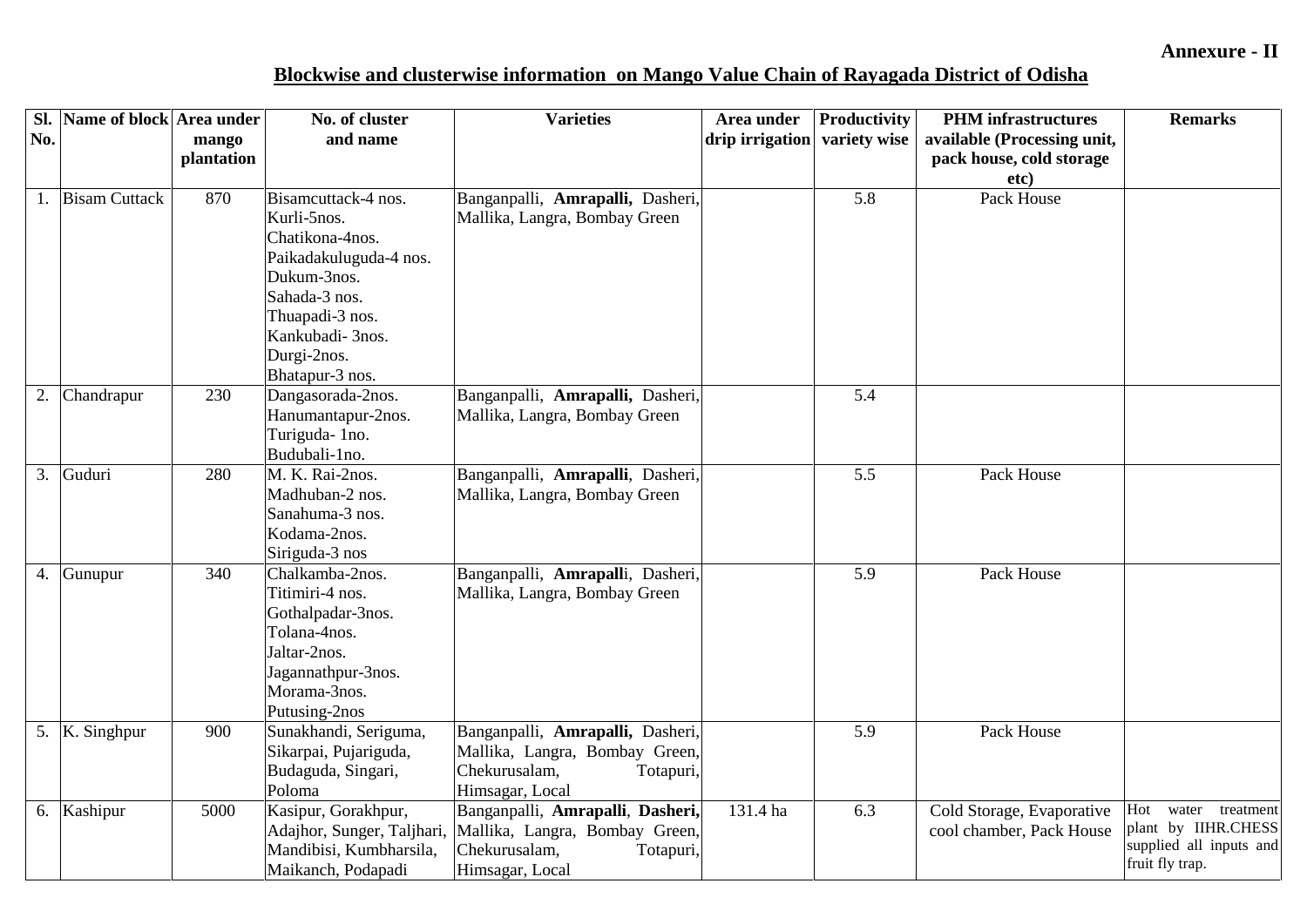| Sl. | Name of block Area under |            | No. of cluster                    | <b>Varieties</b>                 | Area under      | Productivity | <b>PHM</b> infrastructures  | <b>Remarks</b> |
|-----|--------------------------|------------|-----------------------------------|----------------------------------|-----------------|--------------|-----------------------------|----------------|
| No. |                          | mango      | and name                          |                                  | drip irrigation | variety wise | available (Processing unit, |                |
|     |                          | plantation |                                   |                                  |                 |              | pack house, cold storage    |                |
|     |                          |            |                                   |                                  |                 |              | etc)                        |                |
|     | 7. Kolnara               | 220        | Bankili, Therubali,               | Banganpalli, Amrapalli, Dasheri, |                 | 5.8          | Pack House                  |                |
|     |                          |            | Mukundapur, Suri.                 | Mallika, Langra, Bombay Green    |                 |              |                             |                |
|     | 8. Muniguda              | 680        | Ambadalo-3nos.                    | Banganpalli, Amrapalli, Dasheri, |                 | 5.8          | Pack House                  |                |
|     |                          |            | Bhairabaguda-3nos.                | Mallika, Langra, Bombay Green    |                 |              |                             |                |
|     |                          |            | Muniguda-2nos.                    |                                  |                 |              |                             |                |
|     |                          |            | Munikhol-2nos.                    |                                  |                 |              |                             |                |
|     |                          |            | Sibapadar-2nos.                   |                                  |                 |              |                             |                |
|     |                          |            | Telengapadar-3nos.                |                                  |                 |              |                             |                |
|     |                          |            | Jagadalpur-3nos.                  |                                  |                 |              |                             |                |
|     |                          |            | Kumudabali-2nos.                  |                                  |                 |              |                             |                |
|     |                          |            | P. Ranipinda-2nos.                |                                  |                 |              |                             |                |
| 9.  | Padmapur                 | 290        | Gudiabandha-2nos.                 | Banganpalli, Amrapalli, Dasheri, |                 | 5.8          | Pack House                  |                |
|     |                          |            | Tembaguda-2nos.                   | Mallika, Langra, Bombay Green    |                 |              |                             |                |
|     |                          |            | Khamapadar-2nos.                  |                                  |                 |              |                             |                |
|     |                          |            | Derigam-2nos.                     |                                  |                 |              |                             |                |
|     |                          |            | Padmapur-3nos.                    |                                  |                 |              |                             |                |
|     |                          |            | Akhusing-1no.                     |                                  |                 |              |                             |                |
|     | 10. Ramanguda            | 320        | Bhamini-2nos.                     | Banganpalli, Amrapalli, Dasheri, |                 | 5.9          | Pack House                  |                |
|     |                          |            | Neelamguda-3nos.<br>Gulunti-3nos. | Mallika, Langra, Bombay Green    |                 |              |                             |                |
|     |                          |            | Penkam-2nos.                      |                                  |                 |              |                             |                |
|     |                          |            | G. Gulumund-2nos.                 |                                  |                 |              |                             |                |
|     |                          |            | Gulumunda-2nos.                   |                                  |                 |              |                             |                |
|     |                          |            | Parikhiti-3nos.                   |                                  |                 |              |                             |                |
|     | 11. Rayagada             | 500        | Kutuli, Kumbhikota,               | Banganpalli, Amrapalli, Dasheri, |                 | 5.9          | Pack House, Cold Storage,   |                |
|     |                          |            | Rayagada, Kereda, H.              | Mallika, Langra, Bombay Green    |                 |              | Mango Hot Water Treatment   |                |
|     |                          |            | Seskhal                           |                                  |                 |              | & Shorting grading unit     |                |
|     |                          |            |                                   |                                  |                 |              | (Mango Hub)                 |                |
|     | <b>Total</b>             | 9630       |                                   |                                  |                 |              |                             |                |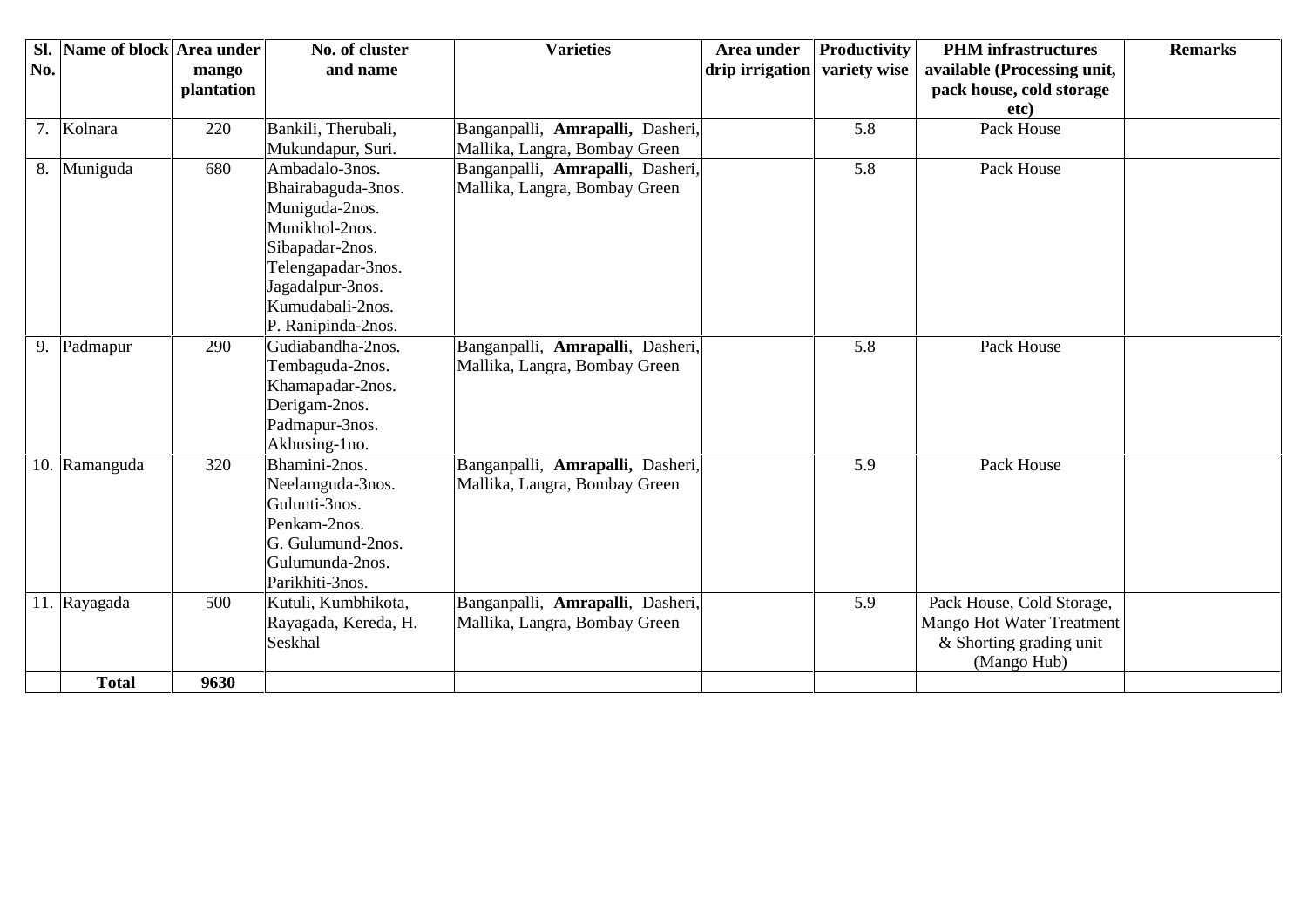## **Photos of mango value chain study in Rayagada district**





Chiti jakesara, sitarampur, muniguda K. C. Mohapatra, Kashipur



Hrutasan Jodia, hukumvila, kashipur Purna Jodia, hukumvila, kashipur



Baikuntha Jodia, siriguda, kashipur | Chinari kusalia, hukumtala, Bissamcuttack